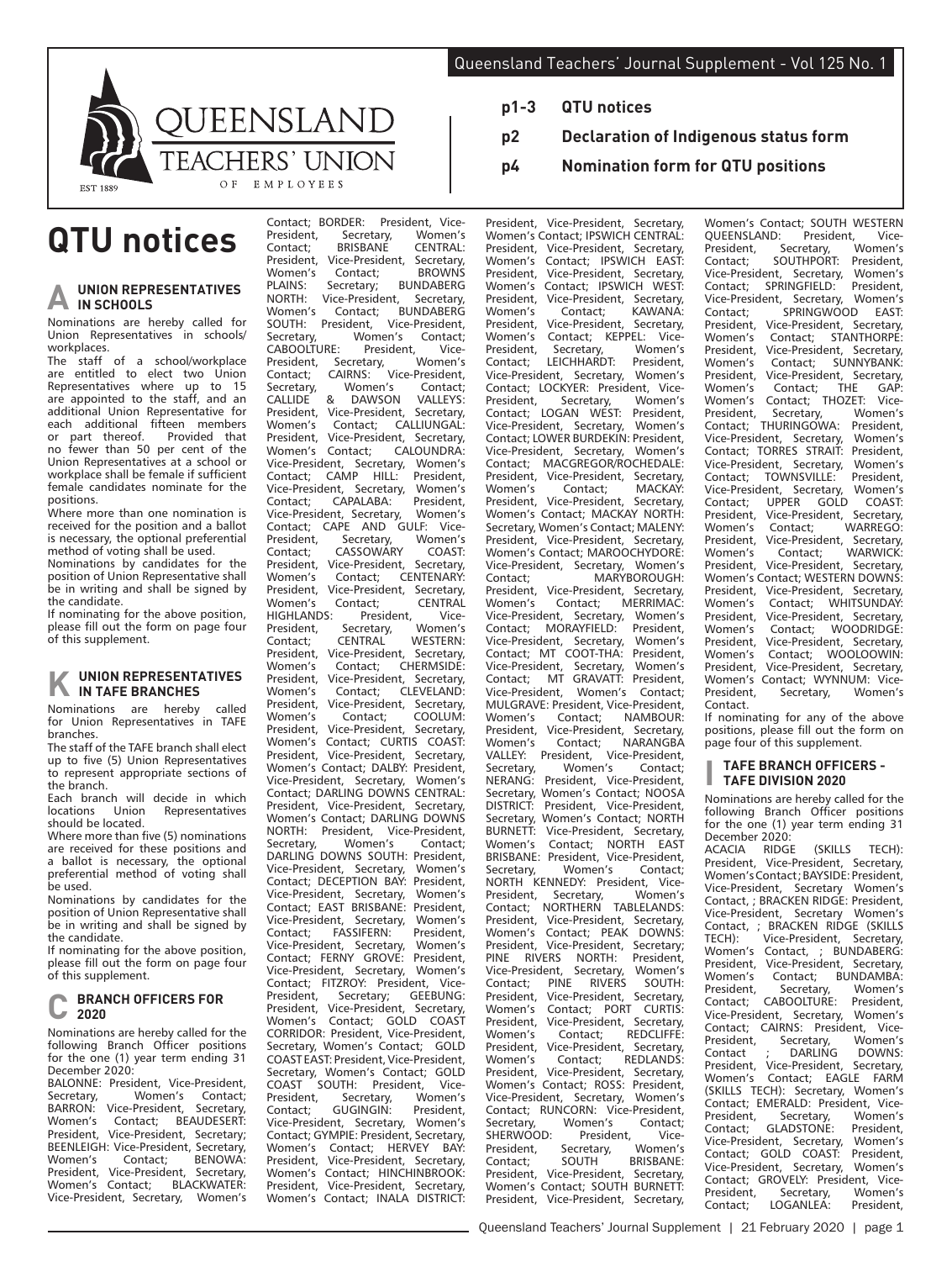

**QUEENSLAND | QTU notices continued...** 

Vice-President, Secretary, Women's Contact; MACKAY: President, Vice-<br>President, Secretary, Women's President, Secretary, Women's Contact; MARYBOROUGH: Women's Contact; MOUNT GRAVATT: President, Vice-President, Secretary, Women's Contact; MOUNT ISA: President, Vice-President, Secretary, Women's<br>Contact; NAMBOUR: President, NAMBOUR: Vice-President, Secretary, Women's Contact; PIMLICO: President, Vice-<br>President, Secretary, Women's Secretary, Contact; ROCKHAMPTON: President, Vice-President, Secretary, Women's Contact; SOUTHBANK: President, Vice-President, Secretary, Women's Contact; TOOWOOMBA: President, Vice-President, Secretary, Women's Contact.

If nominating for the any of the above positions, please fill out the form on page four of this supplement.

## **L ABORIGINAL AND/OR TORRES STRAIT ISLANDER BRANCH CONTACTS FOR 2020**

Nominations are hereby called for the following Aboriginal and/or Torres Strait Islander Branch Contacts for the one (1) year term ending 31 December 2020: BALONNE, BEAUDESERT, BEENLEIGH,<br>BENOWA, BLACKWATER, BORDER, BENOWATER, BORDER,<br>BLACKWATER, BORDER,<br>CENTRAL BROWNS BRISBANE CENTRAL, BROWNS<br>PLAINS BUNDABERG NORTH **BUNDABERG** BUNDABERG SOUTH, CABOOLTURE, CAIRNS, CALLIDE & DAWSON VALLEYS, CALLIUNGAL, CALOUNDRA, MILL, CAPALABA, CASSOWARY<br>COAST, CENTENARY, CENTRAL COAST, CENTENARY, CENTRAL HIGHLANDS, CENTRAL WESTERN, CHERMSIDE, CLEVELAND, COOLUM, CURTIS COAST, DALBY, DARLING DOWNS CENTRAL, DARLING DOWNS

NORTH, DARLING DOWNS SOUTH, DECEPTION BAY, EAST BRISBANE, FASSIFERN, FERNY GROVE, FITZROY, GEEBUNG, GOLD COAST CORRIDOR, GOLD COAST EAST, GOLD COAST SOUTH, GUGINGIN, GYMPIE, HERVEY BAY, HINCHINBROOK, INALA DISTRICT, IPSWICH CENTRAL, IPSWICH EAST, IPSWICH WEST, KAWANA, KEPPEL, LEICHHARDT, LOCKYER, LOGAN WEST,

LOWER BURDEKIN, MACGREGOR/<br>ROCHEDALE, MACKAY, MACKAY ROCHEDALE, MACKAY, MACKAY NORTH, MALENY, MAROOCHYDORE, MARYBOROUGH, MORAYFIELD, MT **COOT-THA, MT GRAVATT, MULGRAVE,<br>NAMBOUR, NARANGBA VALLEY,** NARANGBA VALLEY, NERANG, NOOSA DISTRICT, NORTH BURNETT, NORTH EAST BRISBANE, NORTH KENNEDY, NORTHERN TABLELANDS, PEAK DOWNS, PINE RIVERS NORTH, PINE RIVERS SOUTH, REDCLIFFE, REDLANDS, ROSS,<br>RUNCORN, SHERWOOD, SOUTH SHERWOOD, BRISBANE, SOUTH BURNETT, SOUTH WESTERN QUEENSLAND, SOUTHPORT, SPRINGFIELD, SPRINGWOOD EAST,<br>STANTHORPE SUNNYBANK THE SUNNYBANK, GAP, THOZET, THURINGOWA, TORRES STRAIT, TOWNSVILLE, UPPER GOLD<br>COAST, WARREGO, WARWICK, WARREGO, WARWICK,<br>DOWNS, WHITSUNDAY, WESTERN DOWNS, WOOLOOWIN, WYNNUM.

If nominating for any of the above positions, please fill out the form on page four of this supplement, including the declaration of Indigenous status (see below) if not previously provided.

### **L ABORIGINAL AND/OR TORRES STRAIT ISLANDER TAFE BRANCH CONTACTS FOR 2020**

Nominations are hereby called for the following Aboriginal and/or Torres Strait Islander TAFE Branch Contacts for the one (1) year term ending 31

December 2020:<br>ACACIA RIDGE (SKILLS TECH), BAYSIDE, BRACKEN RIDGE, BRACKEN RIDGE (SKILLS TECH), BUNDAMBA,<br>CABOOLTURE, CAIRNS, DARLING CABOOLTURE, DOWNS, EAGLE FARM (SKILLS TECH), EMERALD, GLADSTONE, GOLD COAST,<br>GROVELY, LOGANLEA, MACKAY, LOGANLEA. MARYBOROUGH, MOUNT GRAVATT, MOUNT ISA, NAMBOUR, PIMLICO,<br>ROCKHAMPTON. SOUTHBANK. ROCKHAMPTON, TOOWOOMBA.

If nominating for any of the above positions, please fill out the form on page four of this supplement, including the declaration of Indigenous status (see below) if not previously provided.

#### **L ABORIGINAL AND/OR TORRES STRAIT ISLANDER AREA COUNCIL CONTACTS FOR 2020**

Nominations are hereby called for the following Aboriginal and/or Torres Strait Islander Area Council Contact positions for the remainder of the one (1) year term ending 31 December  $2020$ 

LOGAN REDLANDS AREA COUNCIL, METROPOLITAN CENTRAL AREA COUNCIL, METROPOLITAN NORTH AREA COUNCIL, METROPOLITAN  $COMIMCH$ METROPOLITAN WEST LOGAN AREA COUNCIL, NORTH QUEENSLAND AREA COUNCIL, PENINSULA AREA COUNCIL, SOUTH QUEENSLAND AREA COUNCIL, SUNSHINE COAST AREA COUNCIL, WIDE BAY AREA COUNCIL.

If nominating for any of the above positions, please fill out the form on page four of this supplement,<br>including the declaration of the declaration of Indigenous status (see page 2) if not previously provided.

#### **AREA COUNCIL WOMEN'S CONTACTS FOR 2020**

Nominations are hereby called for the following Area Council Women's Contact positions for the remainder of the one (1) year term ending 31

December 2020:<br>GOLD COAST GOLD COAST AREA COUNCIL, LOGAN REDLANDS AREA COUNCIL, METROPOLITAN CENTRAL AREA COUNCIL, METROPOLITAN NORTH AREA COUNCIL, METROPOLITAN SOUTH AREA COUNCIL METROPOLITAN WEST LOGAN AREA COUNCIL, NORTH QUEENSLAND AREA COUNCIL, SOUTH QUEENSLAND AREA COUNCIL, WIDE BAY AREA COUNCIL. If nominating for any of the above positions, please fill out the form on page four of this supplement.

### **AEU FEDERAL WOMEN'S CONFERENCE**

Nominations are hereby called for up to four (4) delegates to the AEU Federal Women's Conference to be held in Melbourne in October 2020. Together with the Vice-President and the Women's Coordinator, they will form the QTU delegation to the Conference.

Delegates have the opportunity to join in the debate and discussion on federal issues that impact on working women's lives. Elected delegates will be required to submit a report on the workshop/plenary session that they attend. Travel will be organised by the QTU/AEU as appropriate. Contact the QTU Women's Co-ordinator for more information.

Election to be by Council.

If nominating for the above position, please fill out the form on page four of this supplement.

Please note: QTU policy states that the QTU delegation to the AEU Federal Women's Conference shall include at least one Aboriginal and Torres Strait Islander member when at least one nomination is received.

#### **ANNA STEWART MEMORIAL PROJECT**

Nominations are hereby called for two (2) women Union members to participate in the Anna Stewart Memorial Project.

This is a two week program generally conducted in term 3. The successful candidates will need to be absent on special leave from their school/ workplace for the entire two week period.

The QTU will also meet travel and accommodation expenses for country participants. Successful participants are required to submit a report to the QCU at the conclusion of the project. Election to be by Council.

If nominating for the above position, please fill out the form on page four of this supplement.

| <b>DECLARATION OF INDIGENOUS STATUS</b><br>Nominees for Indigenous positions are required to submit, along with their nomination, a declaration of their<br>Indigenous status (unless previously provided) as follows:<br>I DO SOLEMNLY AND SINCERELY DECLARE THAT:<br>1. I am of Aboriginal/Torres Strait Islander* descent; and<br>2. I identify as an Aboriginal person/Torres Strait Islander*; and | QTU/AEU(Q) Collection<br><b>Statement</b><br>1. For all matters relating<br>to personal information<br>collected about an individual<br>covered by the Privacy Act<br>(1988), the individual will<br>need to write to the General |                                                                                     |  |  |  |  |  |
|---------------------------------------------------------------------------------------------------------------------------------------------------------------------------------------------------------------------------------------------------------------------------------------------------------------------------------------------------------------------------------------------------------|-----------------------------------------------------------------------------------------------------------------------------------------------------------------------------------------------------------------------------------|-------------------------------------------------------------------------------------|--|--|--|--|--|
| 3. *I am accepted as such by the #<br>currently live; or                                                                                                                                                                                                                                                                                                                                                |                                                                                                                                                                                                                                   | Secretary, QTU, PO Box<br>1750, Milton LPO 4064.                                    |  |  |  |  |  |
| (* Delete whichever is not applicable) (# Insert name of Community)                                                                                                                                                                                                                                                                                                                                     |                                                                                                                                                                                                                                   | 2. You may gain access to<br>personal information<br>about you, held by the<br>OTU. |  |  |  |  |  |
| I make this solemn declaration by virtue of the Oaths Act 1867 and conscientiously believing the statements<br>contained in this declaration to be true in every particular.                                                                                                                                                                                                                            | 3. The information is<br>collected to ascertain your<br>eligibility to be elected to<br>an identified position.                                                                                                                   |                                                                                     |  |  |  |  |  |
| Signature entertainment and the second behavior of the second behavior of the second behavior of the second behavior of the second behavior of the second behavior of the second behavior of the second behavior of the second<br>Before me                                                                                                                                                             |                                                                                                                                                                                                                                   | 4. The Union will not disclose<br>this information to any<br>outside bodies.        |  |  |  |  |  |
| (signature of person before whom the declaration is made)                                                                                                                                                                                                                                                                                                                                               |                                                                                                                                                                                                                                   |                                                                                     |  |  |  |  |  |
| In the event of a dispute concerning the Indigenous status of a member, a member may be required to provide supporting documentation.                                                                                                                                                                                                                                                                   | (title of person before whom the declaration is made e.g. Justice of the Peace, Commissioner for Declarations or Solicitor)                                                                                                       |                                                                                     |  |  |  |  |  |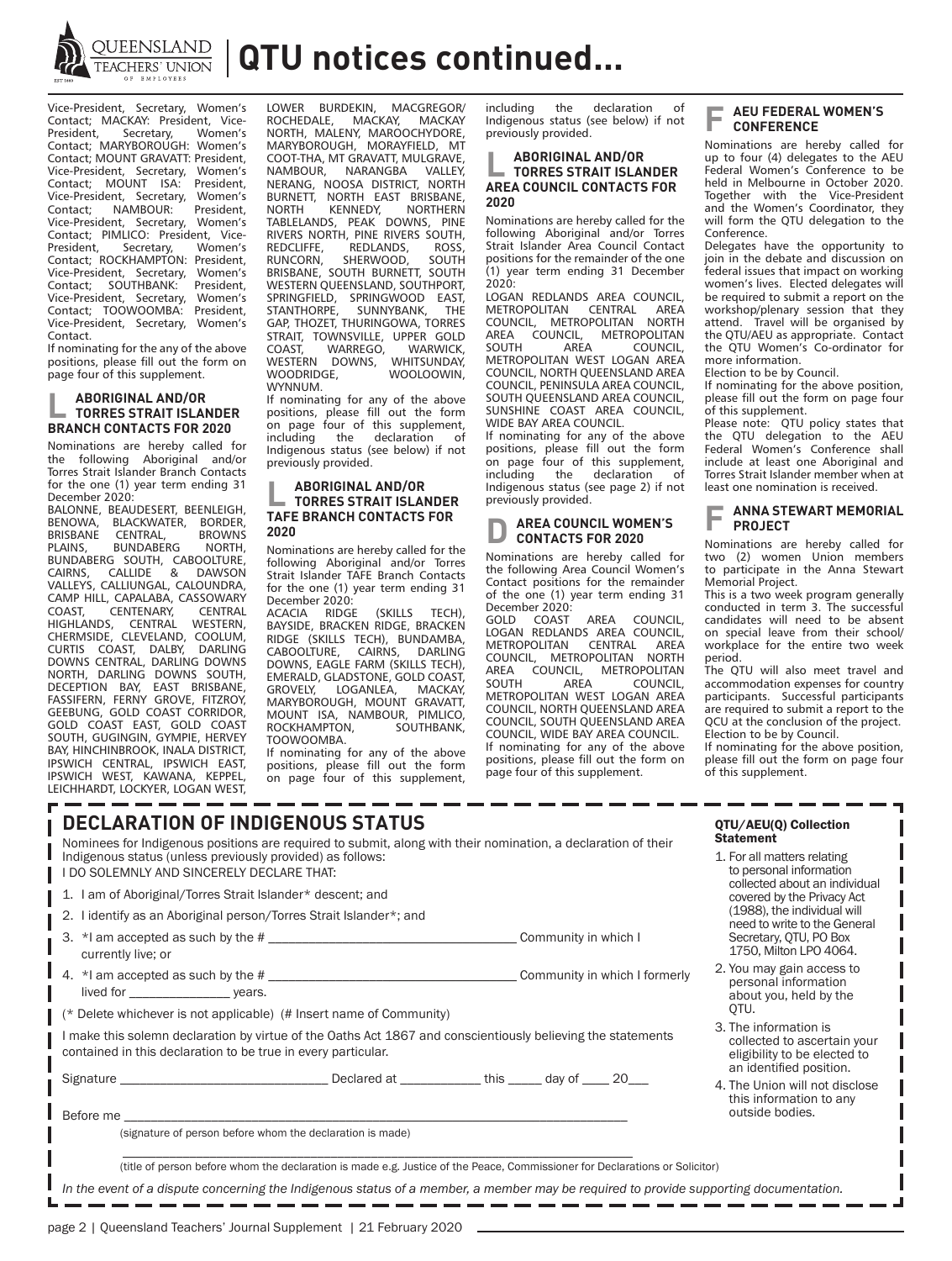#### **F PROFESSIONAL EXPERIENCE ADVISORY COMMITTEE, JAMES COOK UNIVERSITY (CAIRNS CAMPUS)**

Nominations are hereby called for one (1) Union Representative on the Professional Experience Advisory Committee, James Cook University (Cairns Campus) for a two (2) year term beginning January 2020.

The committee meets approximately four times per year to advise and review policy and procedures for the school experience program and to maintain close liaison and facilitate integration between schools, the university and employing authorities. Election to be by the relevant Area Council.

If nominating for the above position, please fill out the form on page four of this supplement.

## **F QCU UNIONS FOR REFUGEES WORKING COMMITTEE**

Nominations are hereby called for one (1) QTU nominee to the Queensland Council of Union's Unions for Refugees Working Committee for the one (1) year term commencing January 2020. The committee's primary objective is to advocate for the rights of refugees in line with Australia's humanitarian obligations and to develop and maintain<br>relationships with community community organisations operating with the refugee rights sphere. Meetings may be held up to ten times per year. Election to be by Council.

If nominating for the above position, please fill out the form on page four of this supplement.

## **G QTU NOMINEES – PROMOTION SELECTION PANELS**

The QTU is represented by nominees on all promotion selection panels for classified teaching positions.

Members wishing to be considered for promotion panel nomination are invited to nominate by completing the form on page four of this supplement.

Upon receipt of nominations, advice will be sought from QTU branches on the suitability of nominees, prior to the final decision on endorsement by State Council.

#### **F REMOTE AREA TEACHER EDUCATION PROGRAM (RATEP) MANAGEMENT COMMITTEE**

Nominations are hereby called for one (1) QTU nominee to the RATEP Management Committee for a one (1) year term commencing 1 January 2020. DET partners with TNQ TAFE and JCU for this community based program which aims to increase the number of qualified indigenous<br>teachers and paraprofessionals teachers and paraprofessionals employed in Queensland schools. The committee meets three (3) times per year alternating between JCU Townsville and TNQ TAFE, Cairns. A QTU nominee has been included on the committee to provide advice and oversee the implementation of RATEP. Election to be by Council.

If nominating for the above position, please fill out the form on page four of this supplement.

### **E AGENDA COMMITTEE**

Nominations are hereby called for three (3) members of the Agenda Committee for the three (3) year term commencing on 23 May 2020 or such other term as determined by Council/ Conference.

The Committee meets as required prior to and during meetings of Council and Conference to consider and make recommendations to Council/Conference with respect to the order and manner of dealing with Council/Conference business.

A nominee for a position on the Agenda Committee shall be a member of Council at the time of election. Election to be by Council.

If nominating for the above position, please fill out the form on page four of this supplement.

#### **E APPOINTMENTS COMMITTEE**

Nominations are hereby called for six (6) members of the Appointments Committee for the three (3) year term commencing on 23 May 2020 or such other term as determined by Council/ Conference.

The Committee meets as required to consider the appointment of Officers of the Union. A nominee for a position on the Appointments Committee shall be a member of Council at the time of election.

Election to be by Council. If nominating for the above position, please fill out the form on page four of this supplement.

**E AWARDS COMMITTEE** Nominations are hereby called for four (4) members of the Awards Committee for the three (3) year term commencing 23 May 2020 or such other term as determined by Council/ Conference. The Committee makes recommendations to Council or Executive on nomination of members or former members for Australian honours, Life Membership of the QTU and QTU Service Awards. Nominees must be members of Council.

Election to be by Council.

If nominating for the above position, please fill out the form on page four of this supplement.

#### **E EDUCATION LEADERS COMMITTEE**

Nominations are hereby called for fifteen (15) members, one of whom will be an Aboriginal and/ or Torres Strait Islander where one nominates, of the Education Leaders Committee for the three (3) year term commencing 23 May 2020 or such other term as determined by Council/Conference. The Committee meets after school hours at The Teachers' Building, Milton. It provides advice, recommendations, reports and submissions to Committees, Executive, Council and/or Conference in the area of administration of

schools.<br>The Committee's areas of responsibility include the status, salary and working conditions of education leaders, administration of public education, and recruitment, selection and transfer of education leaders.

It is preferable that Committee members be principals or associate administrators. Members who hold a full-time paid position with any principal association will be ineligible for membership of Education Leaders

Committee for the duration of their term of office with the association. Election to be by Council. If nominating for the above position, please fill out the form on page four of this supplement.

## **E GANDU JARJUM – ABORIGINAL AND TORRES STRAIT ISLANDER EDUCATION COMMITTEE**

Nominations are hereby called for the following members of Gandu Jarjum (the Aboriginal and Torres Strait Islander Education Committee) for the three (3) year term commencing 23 May 2020 or such other term as determined by Council/Conference:

FAR NORTH QUEENSLAND (including<br>Leichhardt Branch) - four (4) Leichhardt Branch) delegates at least one (1) of these delegates must be a Torres Strait Islander currently teaching in a Torres Strait or Northern Peninsula school.<br>SOUTH QUEENSLAND (includes

SOUTH QUEENSLAND (includes<br>Greater Brisbane, South Coast, Brisbane, South Redlands, Moreton, Toowoomba, Darling Downs and South West Queensland areas) - three (3) delegates

CENTRAL QUEENSLAND - one (1) delegate

NORTH QUEENSLAND - one (1) delegate

SUNSHINE COAST (including Wide Bay) - one (1) delegate

TAFE DIVISION - one (1) delegate Four (4) delegates who are Aboriginal and/or Torres Strait Islander members elected to the committee following the filling of delegate positions from the relevant geographic areas and/or sector.

At least two (2) of the delegates on Gandu Jarjum must be Torres Strait Islander members.

Unless already provided, nominees for positions on Gandu Jarjum will be required to submit, along with their nomination, a declaration of their Indigenous status and may be required to submit supporting documentation in line with that approved and used by peak Indigenous councils (see form on page two of this supplement).

The Committee will meet at least four times a year. These meetings will be face to face, however, at least one or more of these meetings may be held outside Brisbane subject to travel arrangements. Meetings will scheduled for weekends or other<br>non-working. All other meetings All other meetings of the Committee will be held via teleconference.

Election to be by Council.

If nominating for the above position, please fill out the form on page four of this supplement

#### **E PROFESSIONAL ISSUES COMMITTEE**

Nominations are hereby called for fifteen (15) members of the Professional Issues Committee, one of whom will be an Aboriginal and/ or Torres Strait Islander, where one nominates, for the three (3) year term commencing on 23 May 2020 or such other term as determined by Council/ Conference.

The Committee usually meets twice per term after school hours at The Teachers' Building, Milton, and is responsible for the development of appropriate policies in the area of curriculum. It provides advice, recommendations and reports to Executive, Council and Conference. Election to be by Council.

If nominating for the above position, please fill out the form on page four of this supplement.

#### **E SPECIAL EDUCATION COMMITTEE**

Nominations are hereby called for ten (10) members of the Special Education Committee, one of whom will be an Aboriginal and/ or Torres Strait Islander where one nominates, for the three (3) year term commencing 23 May 2020 or such other term as determined by Council/ Conference.

The Committee usually meets monthly after school hours at The Teachers' Building, Milton, and is responsible for the development of appropriate policies in the area of special education.

Election to be by Council

If nominating for the above position, please fill out the form on page four of this supplement.

## **E WOMEN TEACHERS AND GIRLS EDUCATION COMMITTEE**

Nominations are hereby called for fifteen (15) members of the Women Teachers and Girls Education Committee, one of whom will be an Aboriginal and/or Torres Strait Islander, where one nominates, and one will a TAFE member, where one nominates, for the three (3) year term commencing 23 May 2020 or such other term as determined by Council/ Conference.

The Committee meets monthly after school hours at The Teachers' Building, Milton, to consider a range of issues affecting women teachers' working and industrial conditions, e.g. maternity leave, permanent part-time work, discrimination and women's training courses and also to plan and implement the Biennial Women's Conference.

The committee is also involved in developing policy in the area of gender equity, in particular, the education of girls and boys. Election to be by Council.

If nominating for the above position, please fill out the form on page four of this supplement.

# **E WORKING CONDITIONS COMMITTEE**

Nominations are hereby called for ten (10) members of the Working Conditions Committee, one of whom will be an Aboriginal and/ or Torres Strait Islander, where one nominates, for the three (3) year term commencing 23 May 2020 or such other term as determined by Council/ Conference.

The Committee will usually meet quarterly (or more frequently if required) after school hours at The Teachers' Building, Milton, and is responsible for matters pertaining to the industrial conditions of members, workload issues, workplace consultation and other emerging issues that impact on members working conditions. Teleconference facilities will be available. Election to be by Council

If nominating for the above position, please fill out the form on page four of this supplement.